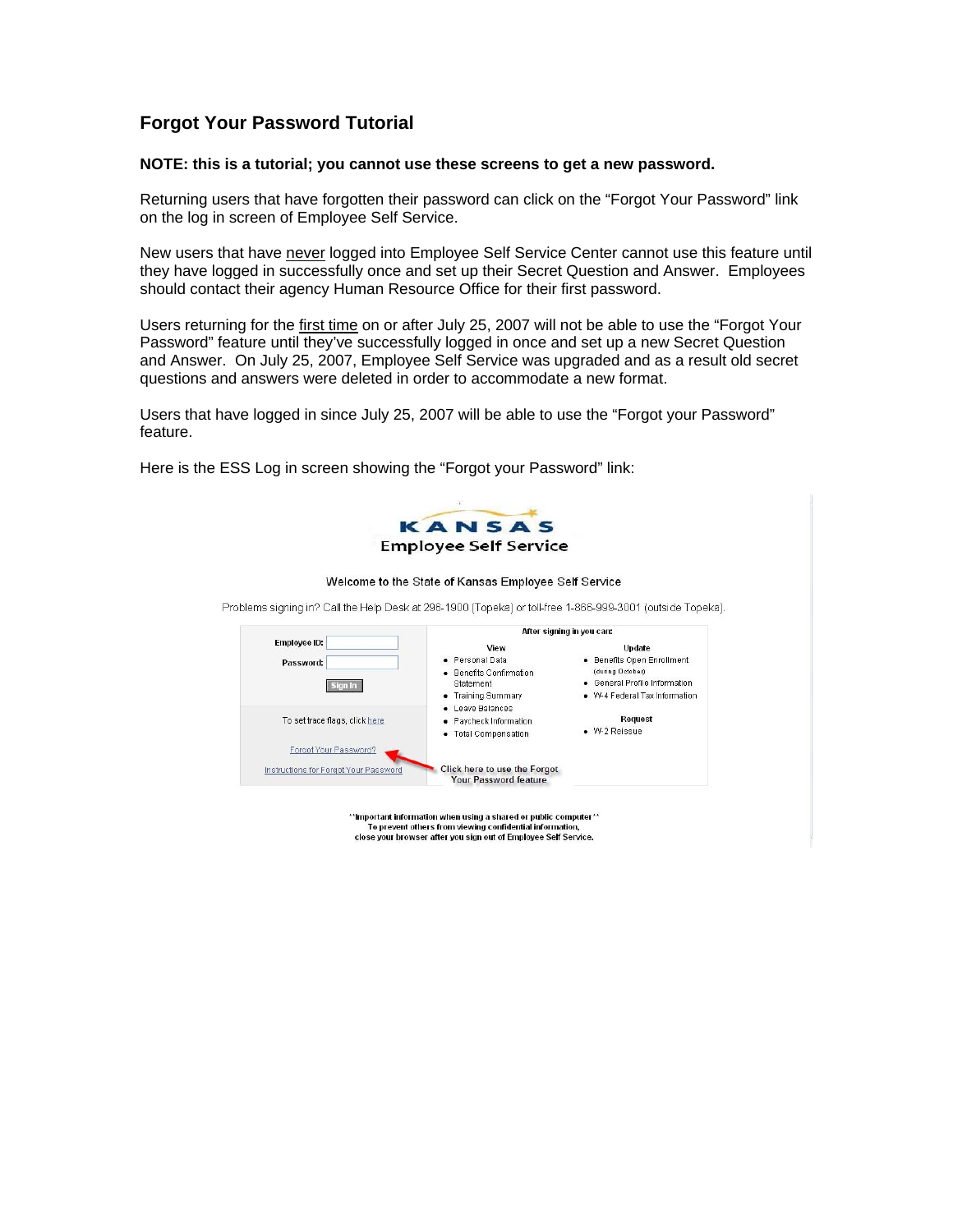When you click on the "Forgot Your Password" link, the following screen appears:



Enter your Employee ID Number and click on "Continue"

| Forgot Password<br>KANSAS                                                                                     | Return to Employee Self Service Sign In |
|---------------------------------------------------------------------------------------------------------------|-----------------------------------------|
| <b>Forgot My Password</b>                                                                                     |                                         |
| Forgotten or expired password?<br>To get a new password, enter your 11 character State of Kansas Employee ID. |                                         |
| <b>Enter your Employee ID Here</b><br>K0000202136<br>Employee ID:                                             |                                         |
| Continue<br><b>Click on Continue</b>                                                                          |                                         |

You will see the following screen that shows you the secret question you set up when you first created your account. You'll also need to enter your birthdate in the format shown

| <b>Forgot Password</b>                                                                                                                         | Return to Employee Self Service Sign In |
|------------------------------------------------------------------------------------------------------------------------------------------------|-----------------------------------------|
| <b>Forgot My Password</b>                                                                                                                      |                                         |
| <b>User Information</b>                                                                                                                        |                                         |
| User ID: K0000202136                                                                                                                           |                                         |
| Please answer the following question below for user validation.<br>Question:<br>What is your mother's maiden name?<br>Enter the answer to your |                                         |
| secret question. It will convert<br>Response:<br>it to upper case automatically.<br>BŲ<br>Date of Birth<br>(format: MM/DD/YYYY)                |                                         |
| Enter your date of birth in<br>Display New Password<br>mm/dd/yyyy format, include<br>the slashes                                               |                                         |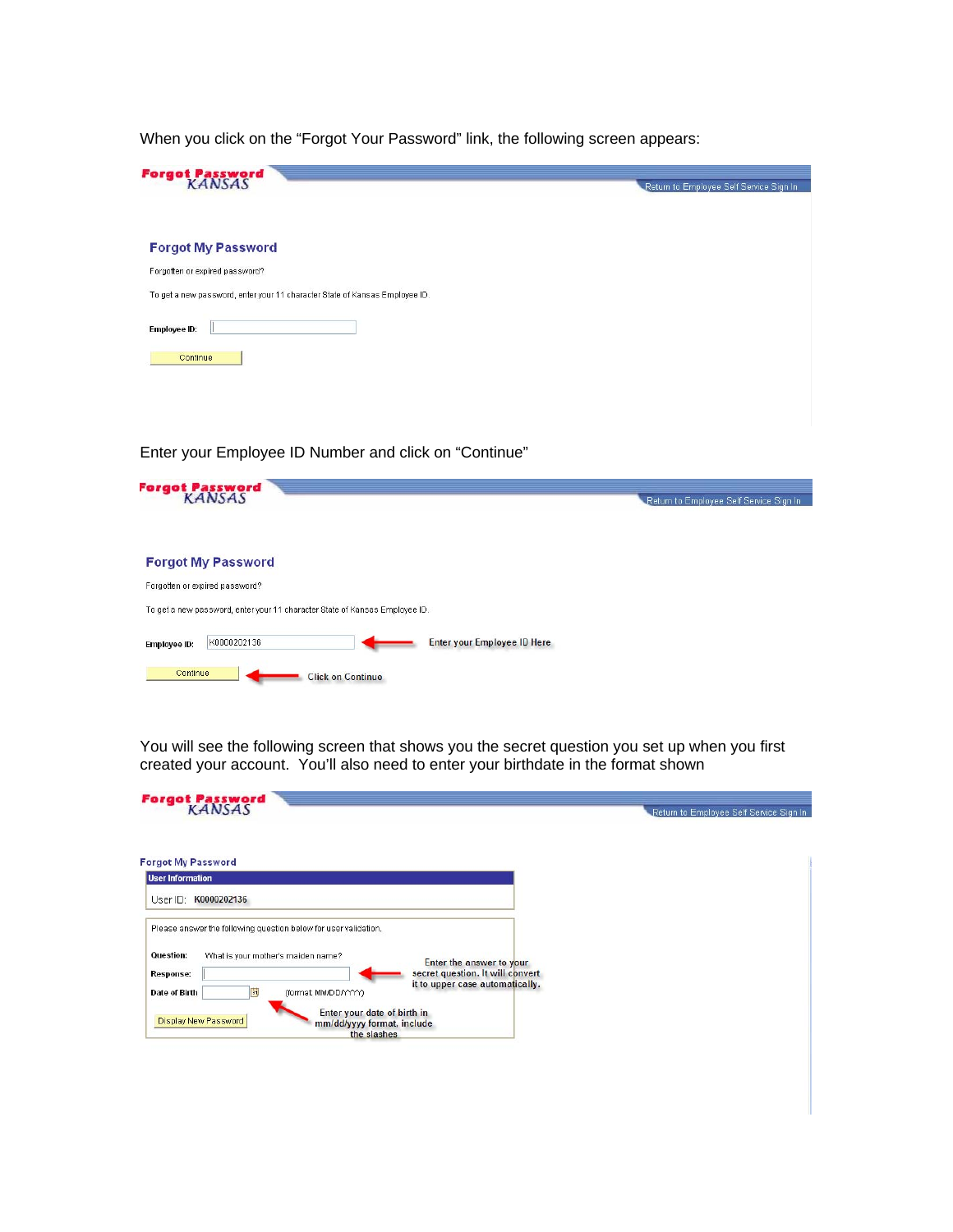Here is the screen after information is entered, Click on "Display New Password"

| <b>Forgot My Password</b><br><b>User Information</b><br>User ID: K0000202136<br>Please answer the following question below for user validation.<br>What is your mother's maiden name?<br>Question:<br>SMITH<br><b>Response:</b><br>Date of Birth   12/22/1980   <mark>国</mark><br>(format: MM/DD/YYYY) | Return to Employee Self Service Sign In | <b>Forgot Password</b>  |
|--------------------------------------------------------------------------------------------------------------------------------------------------------------------------------------------------------------------------------------------------------------------------------------------------------|-----------------------------------------|-------------------------|
|                                                                                                                                                                                                                                                                                                        | $\blacktriangle$                        |                         |
|                                                                                                                                                                                                                                                                                                        |                                         |                         |
| Display New Password<br>password                                                                                                                                                                                                                                                                       |                                         | Click here to get a new |

The system will generate a new password for you:

| <b>Forgot Password</b>                                                                                                                                                                                | Return to Employee Self Service Sign In |
|-------------------------------------------------------------------------------------------------------------------------------------------------------------------------------------------------------|-----------------------------------------|
| Your new password is<br>Your new temporary password is O4PURVC98.<br>displayed here.<br>Double click on the temporary password generated above, then right click on your mouse and select copy.       |                                         |
| You will use this temporary password in the password field on the Self Service sign in page.<br>You can paste the password in the password field by right clicking on your mouse and selecting paste. |                                         |
| You will then be directed to create a new password.<br>Click the OK button to return to the Self Service Center welcome page to sign in. (0,0)                                                        |                                         |
| OK<br>Cancel                                                                                                                                                                                          |                                         |
| Main Content                                                                                                                                                                                          |                                         |

Now you need to copy that password or write it down. If the text is too small to read you can enlarge it by clicking on "View", then "Text Size" then "Larger" or "Largest". You can change it back to "Medium" later.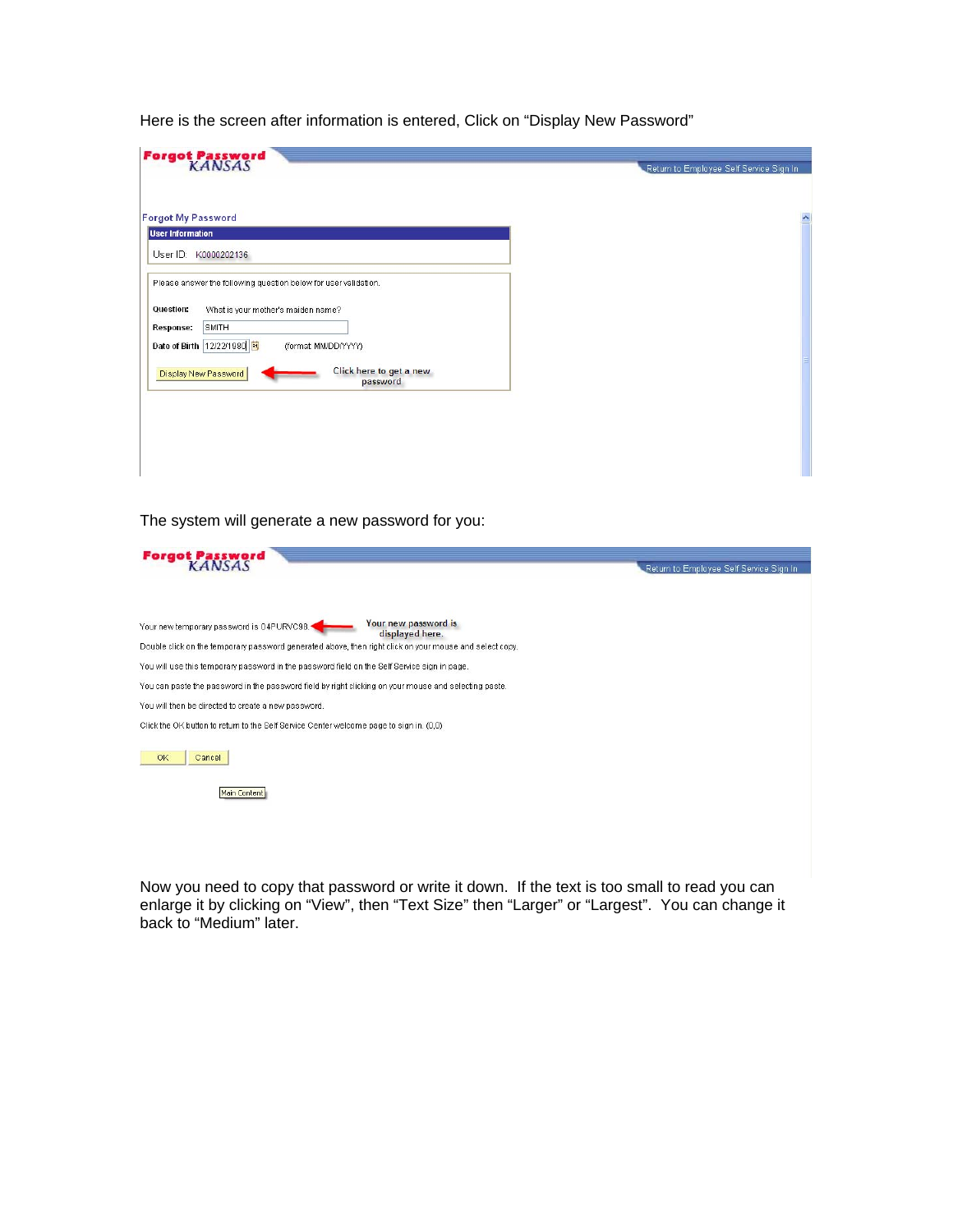| <b>Forgot Password</b>                                                                  |                        |                                                  | Return to Employee Self Service Sign In              |
|-----------------------------------------------------------------------------------------|------------------------|--------------------------------------------------|------------------------------------------------------|
|                                                                                         |                        | Double click on the password<br>to highlight it. |                                                      |
| Your new temporary password is WSCR6MO63.                                               |                        |                                                  |                                                      |
| Double click on the temporary password general                                          | Cut<br>Copy            | lick on your mouse and select copy.              | Next, RIGHT click on your                            |
| You will use this temporary password in the pas                                         | Paste<br>Select All    | If Service sign in page.                         | mouse and select "Copy" to<br>copy the new password. |
| You can paste the password in the password fie                                          | Print<br>Print Preview | your mouse and selecting paste.                  |                                                      |
| You will then be directed to create a new password.                                     |                        |                                                  |                                                      |
| Click the OK button to return to the Self Service Center welcome page to sign in, (0,0) |                        |                                                  |                                                      |
| OK.<br>Cancel                                                                           |                        |                                                  |                                                      |
| Click on "OK" to Return to the<br>Sign In page                                          |                        |                                                  |                                                      |
|                                                                                         |                        |                                                  |                                                      |
|                                                                                         |                        |                                                  |                                                      |

Now you are back to the log in screen:



Here is the message you will get: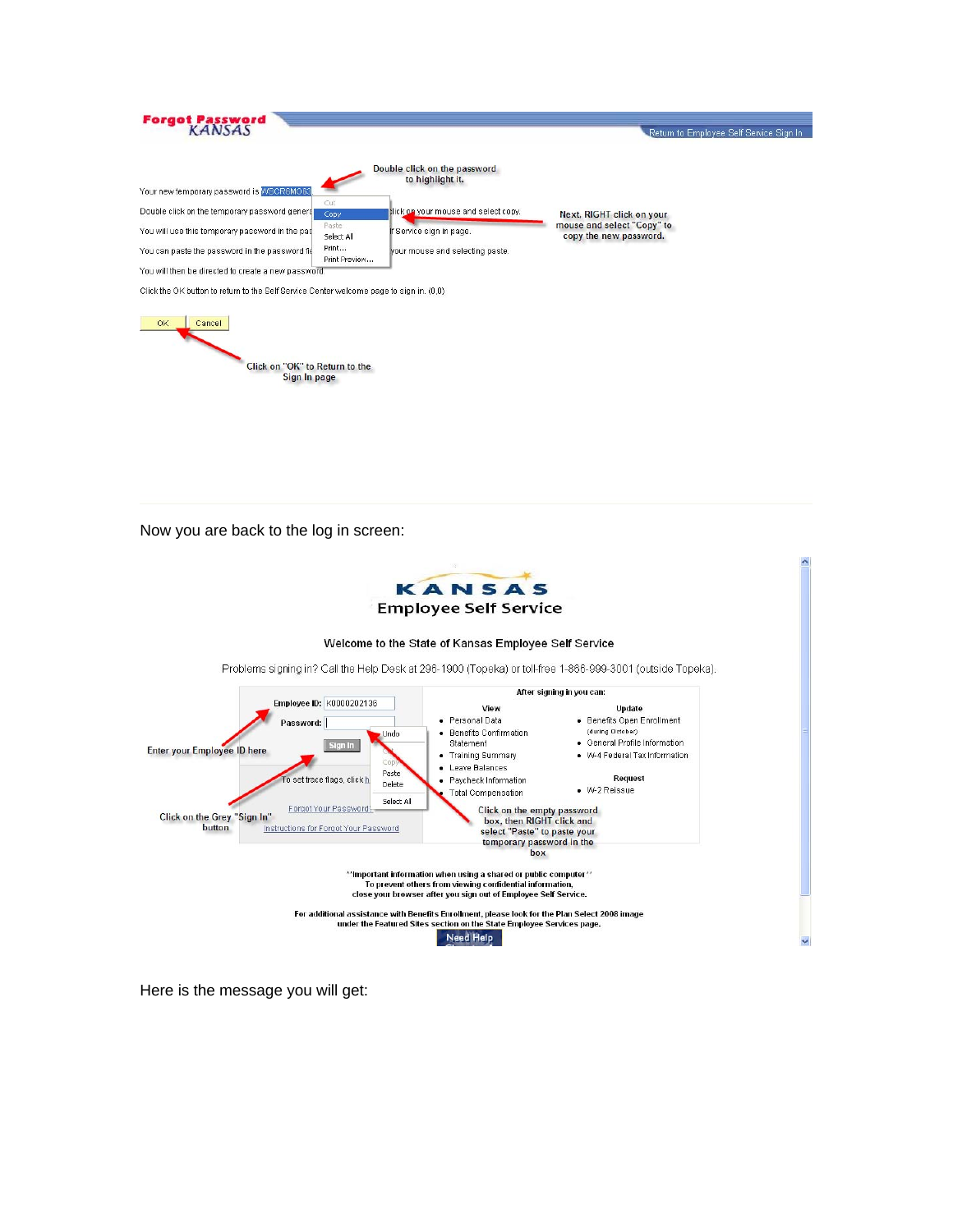

Then you'll be asked to set up a new password:

| $\Box$ $\in$                                                        | Sign out                                                                                                |   |
|---------------------------------------------------------------------|---------------------------------------------------------------------------------------------------------|---|
|                                                                     |                                                                                                         | 鳳 |
| <b>Change Password</b>                                              |                                                                                                         |   |
| User ID:<br>K0000202136                                             |                                                                                                         |   |
| Description: Sally Tester                                           |                                                                                                         |   |
| *Current Password:                                                  | RIGHT click to "paste" your<br>temporary password into the<br>"Current Password" box.                   |   |
| 'New Password:                                                      |                                                                                                         |   |
| *Confirm Password:                                                  | Create a new password. The<br>new password must be                                                      |   |
| Change Password                                                     | between 8 and 12 characters<br>and have at least one letter<br>and one number. It is case<br>sensitive. |   |
|                                                                     | Type your new password<br>again in the Confirm Password                                                 |   |
| When you are done, click on<br>"Change Password"<br>$\equiv$ Notify | box                                                                                                     |   |